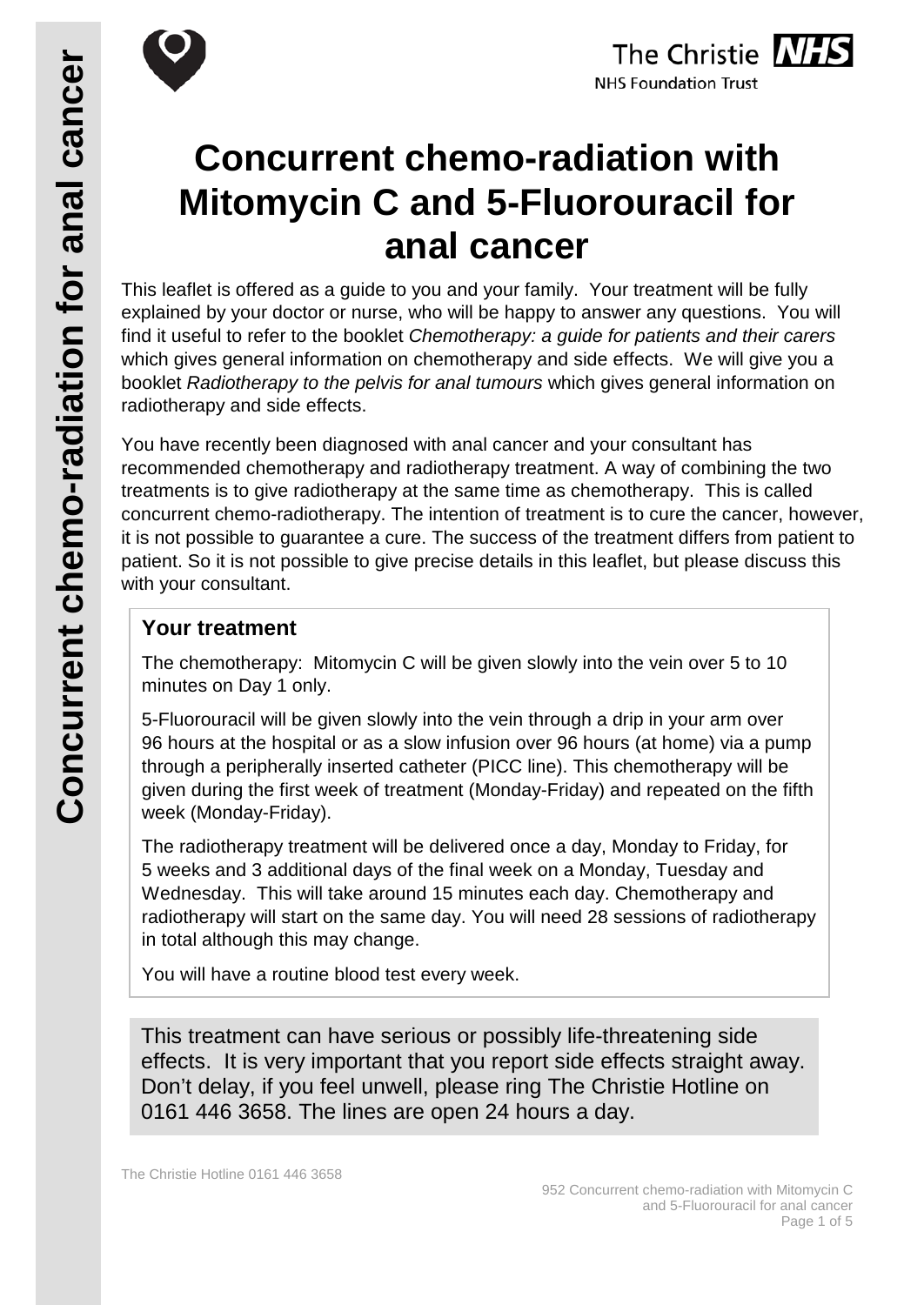#### **Increased risk of serious infection**

You are vulnerable to infection while you are having chemotherapy. Minor infections can become life-threatening in a matter of hours if left untreated. Symptoms of infection include fever, shivering, sweats, sore throat, diarrhoea, discomfort when you pass urine, cough or breathlessness. We recommend that you use a digital thermometer so you can check your temperature. You can buy one from your local chemist.

**If you feel unwell, you have symptoms of an infection or your temperature is 37.5ºC or above or below 36 ºC contact The Christie Hotline straight away**.

# **Possible side effects**

Chemotherapy can cause many different side effects. Some are more likely to occur than others. Everyone is different and not everyone gets all the side effects. Most side effects are usually temporary, but in some rare cases they can be life-threatening. It is important to tell your hospital doctor or nurse about any side effects so they can be monitored and, where possible, treated.

#### **Common side-effects (more than 1 in 10)**

#### • M**ild nausea and vomiting (sickness)**

You may have mild nausea and vomiting. The severity of this varies from person to person. You will be given anti-sickness tablets to take at home. If you continue to feel or be sick, contact your GP or this hospital, because your anti-sickness medication may need to be changed or increased.

#### • **Lethargy**

Some chemotherapy may make you feel tired and lacking in energy. It can be frustrating when you feel unable to cope with routine tasks. If you do feel tired, take rest and get help with household chores. If necessary, take time off work. Gentle exercise such as walking can be beneficial.

#### • **Diarrhoea**

Diarrhoea is a common side effect of your treatment. If you have watery diarrhoea you should immediately take the anti-diarrhoea treatment that the doctor has prescribed for you. This is the loperamide dispensed by The Christie pharmacy. Follow the doctor's instructions **EXACTLY**:

Take 2 loperamide capsules as soon as the first liquid stool occurs. Then take one capsule with each liquid loose stool. (The maximum dose of loperamide in a day is 8 capsules).

If you have an increase of more than 4 bowel movements each day compared to pretreatment or any diarrhoea at night, please ring The Christie Hotline for advice.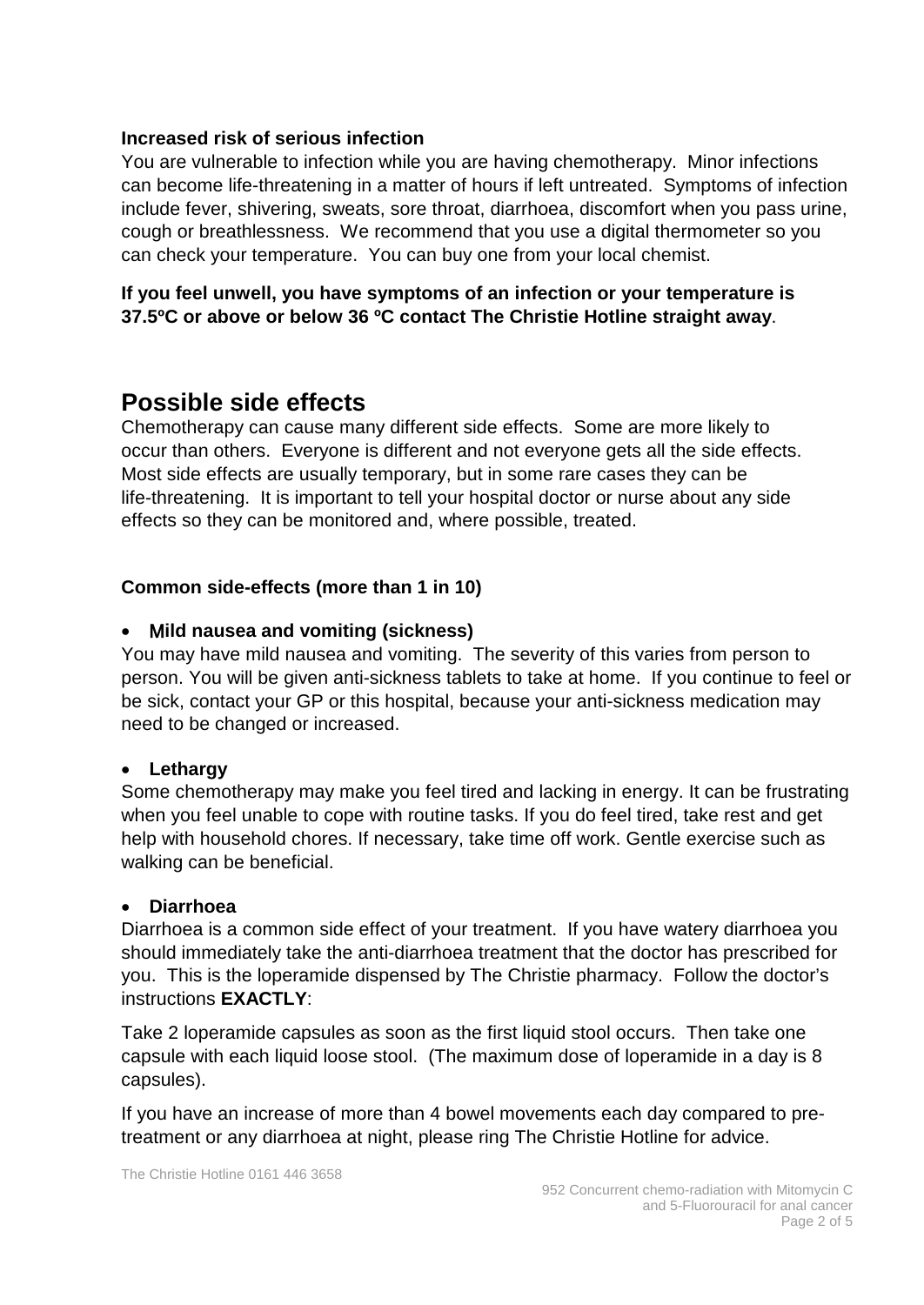#### • **Sore mouth**

Your mouth may become sore or dry, or you may notice small mouth ulcers during this treatment. Drinking plenty of fluids and cleaning your teeth regularly and gently with a soft toothbrush can help to reduce the risk of this happening. We can prescribe a mouthwash for you to use during treatment. You can dilute this with water if your mouth is sore. Ask your doctor or nurse for further advice. There is also general mouth care information in the chemotherapy booklet. If you continue to have a sore mouth, please contact The Christie Hotline.

#### • **Skin changes**

**PPE (palmar-plantar erythema):** The skin on your hands and feet may become very dry, red and sore with some cracking. If this happens, please tell your doctor. Cream and tablets can be prescribed to help. Your chemotherapy dose may need to change. Try to keep your hands and feet cool and if possible, uncovered.

**Hyperpigmentation:** Less commonly, your skin may appear darker in colour or lightly tanned, especially around the joints. This is known as hyperpigmentation. Asian and African-Caribbean people may develop noticeable light patches on their skin. The skin will return to normal when treatment is finished.

#### **Darkening of the veins**

Fluorouracil can irritate the vein wall and can cause discolouration. So you may get brown marks along the course of the vein where the drip was inserted, and your arm can also become itchy. This will usually fade over time. Please tell your hospital doctor at your next appointment if you have any problems.

**Increased sensitivity to the sun:** Your skin will tan or burn in the sun more easily. Sit in the shade, avoid too much sun and use a high factor sun block cream and wear a hat.

#### **Uncommon side-effects (less than 1 in 10)**

#### • **Anaemia (low number of red blood cells)**

While having this treatment you may become anaemic. This may make you feel tired and breathless. Let your doctor or nurse know if these symptoms are a problem. You may need a blood transfusion.

#### • **Bruising or bleeding**

This treatment can reduce the production of platelets which help the blood clot. Let your doctor know if you have any unexplained bruising or bleeding, such as nosebleeds, bloodspots or rashes on the skin, and bleeding gums. You may need a platelet transfusion.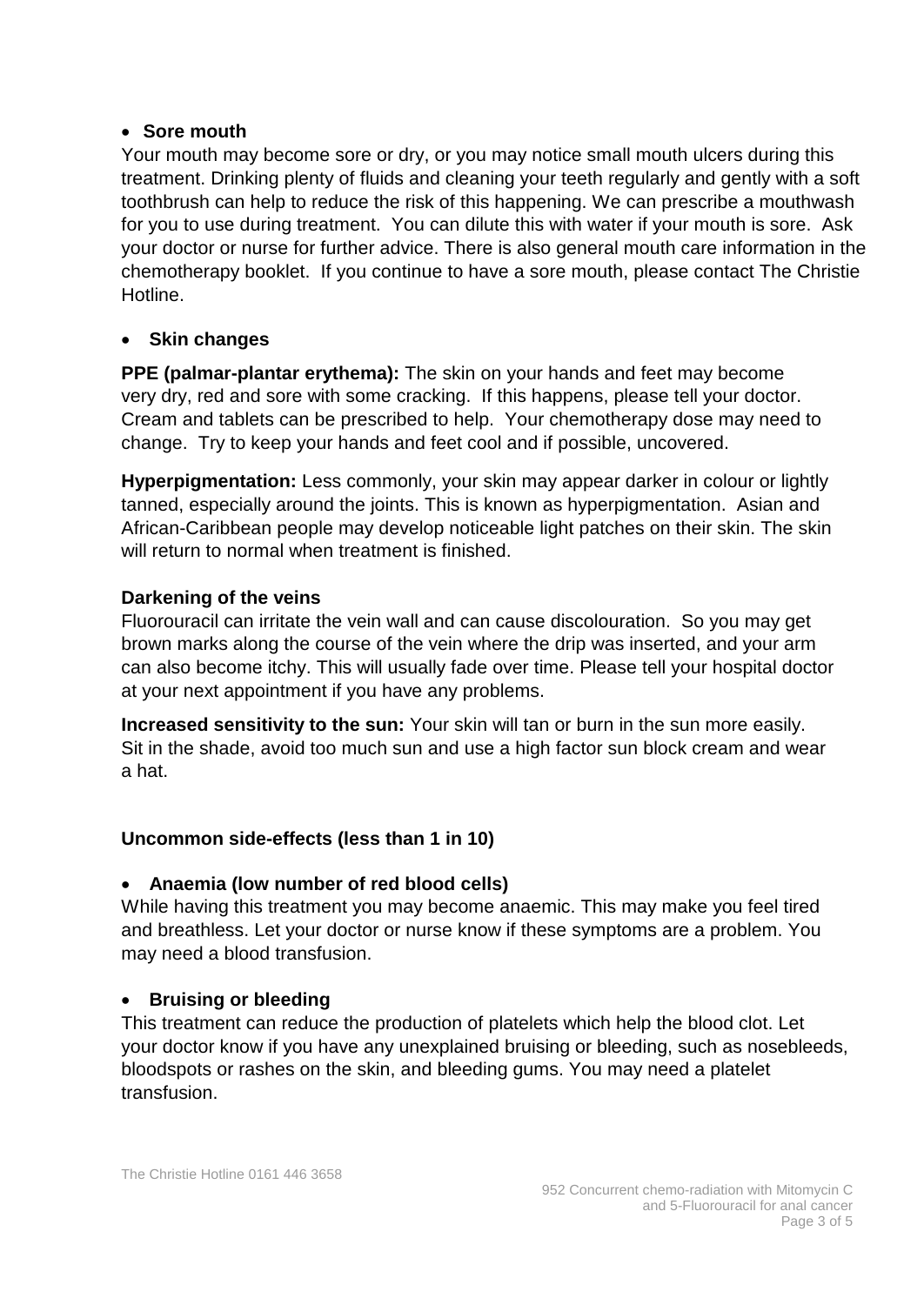#### • **Hair thinning**

Hair loss is very unusual with this treatment. In rare cases some hair loss may occur during treatment. It is advisable to avoid perms, colours, use of hot brushes and vigorous, frequent washing that could increase hair loss. Please remember that this is a temporary side effect and your hair will grow back when your treatment is completed. If you would like an appointment with the wig service, this can be arranged for you. Ask the staff for a copy of the booklet *'The Wig Fitting Service*.' leaflet.

#### • **Watery eyes**

Your eyes may also water often this will improve in time and needs no specific treatment. But if you have ongoing symptoms please discuss this with your doctor or nurse.

• **Extravasation** is when chemotherapy leaks outside the vein. If you develop redness, soreness or pain at the injection site **at any time** please let us know straight away.

#### • **Herbal medicine**

Some herbal medicine including St John's Wort can affect the chemotherapy. You should let your doctor or nurse know if you are taking any herbal medication, complementary or alternative medicines, including vitamins, minerals and medicines purchased over-the-counter.

## **Serious and potentially life threatening side effects**

In a small proportion of patients chemotherapy can result in very severe side effects which may rarely result in death. The team caring for you will discuss the risk of these side effects with you.

### • **Chest pain or stroke**

 $\sqrt{!}$  A small number of patients receiving 5-Fluorouracil (5FU), can experience chest pain (angina) or rarely have a heart attack. Extremely rarely this may lead to death. Other complications such as stroke or mini-stroke can happen but are exceptionally rare. In an emergency you should go immediately to your nearest **Accident and Emergency department.**

#### • **Increased risk of serious infection**

As discussed earlier chemotherapy results in an increased risk of severe infections which can be life threatening.

# **Sex, contraception & fertility**

**Protecting your partner and contraception:** We recommend that you or your partner use a condom during sexual intercourse while you are having the course of chemotherapy. Chemotherapy is dangerous to unborn babies and this will also protect you and your partner from any chemotherapy drugs that may be present in semen and in the vagina. If you suspect that you may be pregnant please tell your doctor immediately.

**Fertility:** This chemotherapy may affect your ability to have children. Your doctor or nurse should have discussed this with you. If not, please ask them before you start treatment.

The Christie Hotline 0161 446 3658